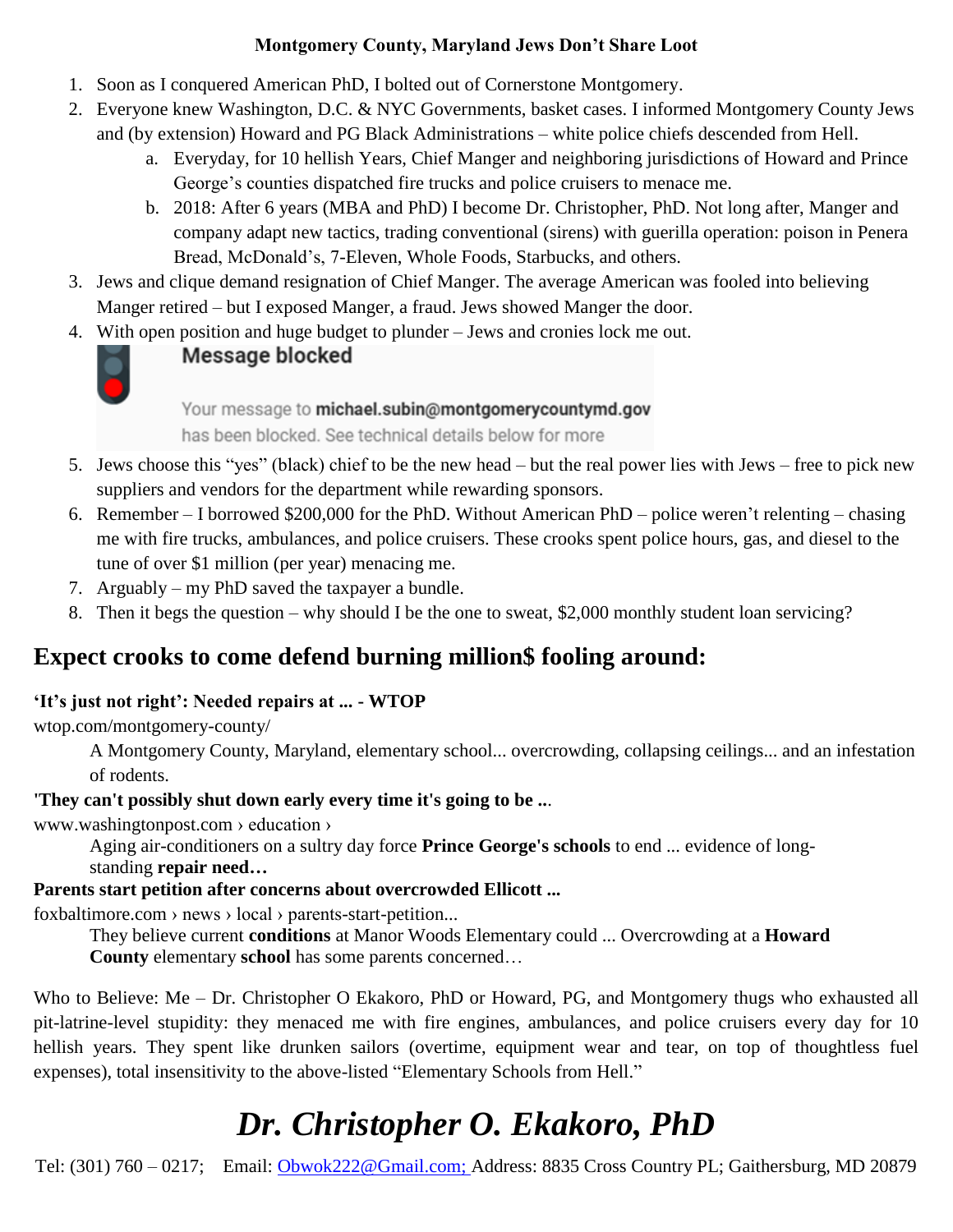### **The System**

## **I don't want to advise how you get to the bottom of this hell. But here are the various agencies looking at my complaint. Please compare notes – coordinate your plan of action with them. Allah is counting on you to save the world from the white man:**

awilliams@mcch.net; IAB@NYPD.org; UCR-NIBRS@fbi.gov; asumamo@mcch.net;

info@steppingstonesshelter.org; mbrown@mcch.net; stmattlak@hotmail.com; rrobinson@iworksmc.org; governor.mail@maryland.gov; Councilmember.Jawando@montgomerycountymd.gov; contact\_us@stjohnbaptistchurch.org; crisis@nationalactionnetwork.net; hollywoodbureau@naacpnet.org; washingtonbureau@naacpnet.org; actso@naacpnet.org; info@naacpnc.org; ohr@dc.gov; ocrmail@hhs.gov; president@whitehouse.gov; mccr@maryland.gov; complaints@KenyaEmbassyDC.org; Adrienne.Craver@montgomerycountymd.gov; Councilmember.Riemer@montgomerycountymd.gov; washington@mofa.go.ug; ambauganda@aol.com; complaints@KenyaEmbassyDC.org; ubalozi@tanzaniaembassyus.org; info@rwandaembassy.org; info.ssdembassy@gmail.com; info@burundiembassy-usa.com; ccop@co.pg.md.us; citizen.complaints@dc.gov; dcpolice.complaintsoffice@dc.gov; hcpd@howardcountymd.gov; usemb@mofa.gov.sa; ethiopia@ethiopianembassy.org; KampalaWebContact@state.gov; KampalaUSCitizen@state.gov; KampalaPress@state.gov; ConsularKigali@state.gov; drsacs@state.gov; USEmbassyNairobiPressOffice@state.gov; nairobipas@state.gov; AbujaACS@state.gov; LagosACS@state.gov; info@statehouse.go.ug; press@statehouse.go.ug; news@newvision.co.ug; editorial@ug.nationmedia.com; letters@ug.nationmedia.com; customercare@ke.nationmedia.com; newsdesk@ke.nationmedia.com; sales\_inquiries@ke.nationmedia.com; mailbox@ke.nationmedia.com; Customercare@ke.nationmedia.com; corporate@standardmedia.co.ke; states.attorney@montgomerycountymd.gov; Debbie.Bartlett@montgomerycountymd.gov; Ryan.Wechsler@montgomerycountymd.gov; Lauren.DeMarco@montgomerycountymd.gov; Guadalupe.Mancia@montgomerycountymd.gov; Debra.Bartlett@montgomerycountymd.gov; CRCLOutreach@dhs.gov; rusembusa@mid.ru;